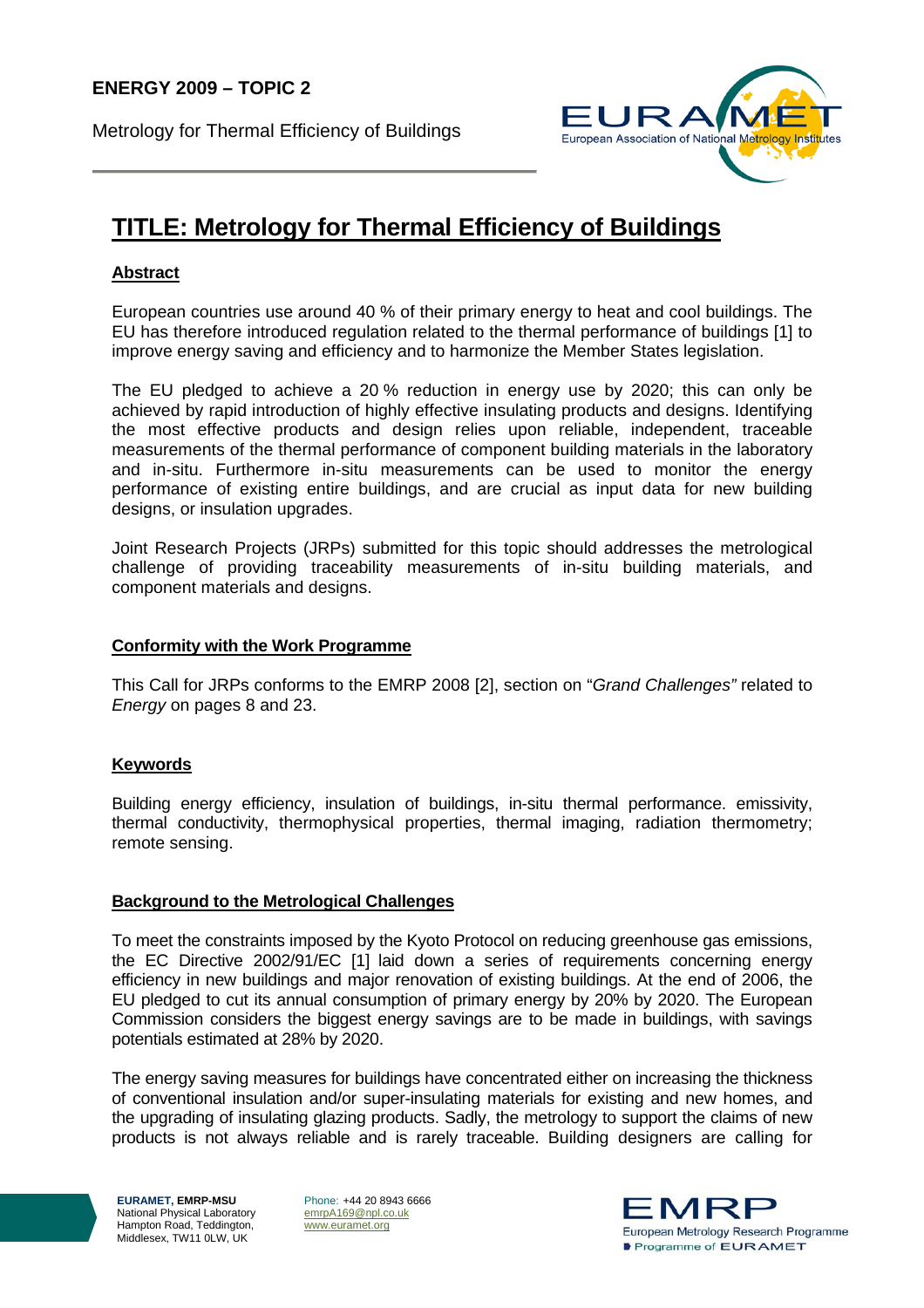reassurance that new insulation innovations provide accurate performance data, so that the products specified indeed reduce entire building energy consumption/loss as claimed and meet the regulatory requirement. This need has been highlighted by certain types of new product being sold with exaggerated claims based on measurements made within universities using techniques that have not been validated or standardised. The resulting controversy has lead to increased industrial calls for reliable measurements of the real in-situ thermal performance of building components.

This Call for JRPs therefore addresses the metrology needs of a number of building materials, and also calls for metrology to support completed buildings, and building design.

Measurement of the thermal conductivity of insulating materials by NMIs has been traditionally based on small samples about 300 X 300 mm with thicknesses of up to 150 mm. This has made it difficult to accurately measure both conventional materials and new insulating materials such as wood fibre and multifoils which are often very spatially inhomogeneous. Further measurement problems are created by some super-insulating products (eg evacuated panels and aerogels) which have high or very high thermal resistances and which are also non-homogeneous. In addition standard, small test samples cannot be cut from many of these innovative products for fear of destroying their insulating performance, and thus these materials cannot be accurately measured as they exit a production process and so quality control is compromised.

The emissivity of coated glass panes has been determined by measuring the near normal regular spectral reflectance in the spectral range from 5 µm to 50 µm in accordance with the documentary standard EN12898:2001 [3]. Those spectral reflectance measurements are performed by comparison to calibrated mirrors, using infrared spectrometers (mostly FTIR) fitted with specular reflectance accessories. Thus the availability of capabilities for calibration of infrared spectral reflectance should be permanently maintained by one (or more) NMI in EU. At present, it appears that no European institution is able to easily perform traceable calibration in spectral reflectance over the 5 µm to 50 µm spectral range or to supply reference mirrors calibrated over that range.

#### **Scientific and Technological Objectives**

Proposers should aim to address all of the stated objectives below. However where this is not feasible (i.e. due to budgetary or scientific / technical constraints) this should be clearly stated in the JRP protocol.

The objectives are based around the PRT submissions. As experts in the field, JRP proposers should establish the current state of the art, which may lead to amendments to the objectives - these should be justified in the JRP proposal.

Energy saving through an improved monitoring of thermal and radiometric parameters in buildings is the main goal of the research. The objectives of your JRP should include:

- 1) Development of traceable measurements methods for building materials, glazing and insulation, including:
	- a) thermal, radiometric and photo-colorimetric measurements for the characterisation of translucent and innovative glazing units and coatings
	- b) thermal conductivity of very thick traditional insulating materials (~0.3 m) and very thin novel super-insulating materials. Develop certified reference materials for both thick and thin super insulators.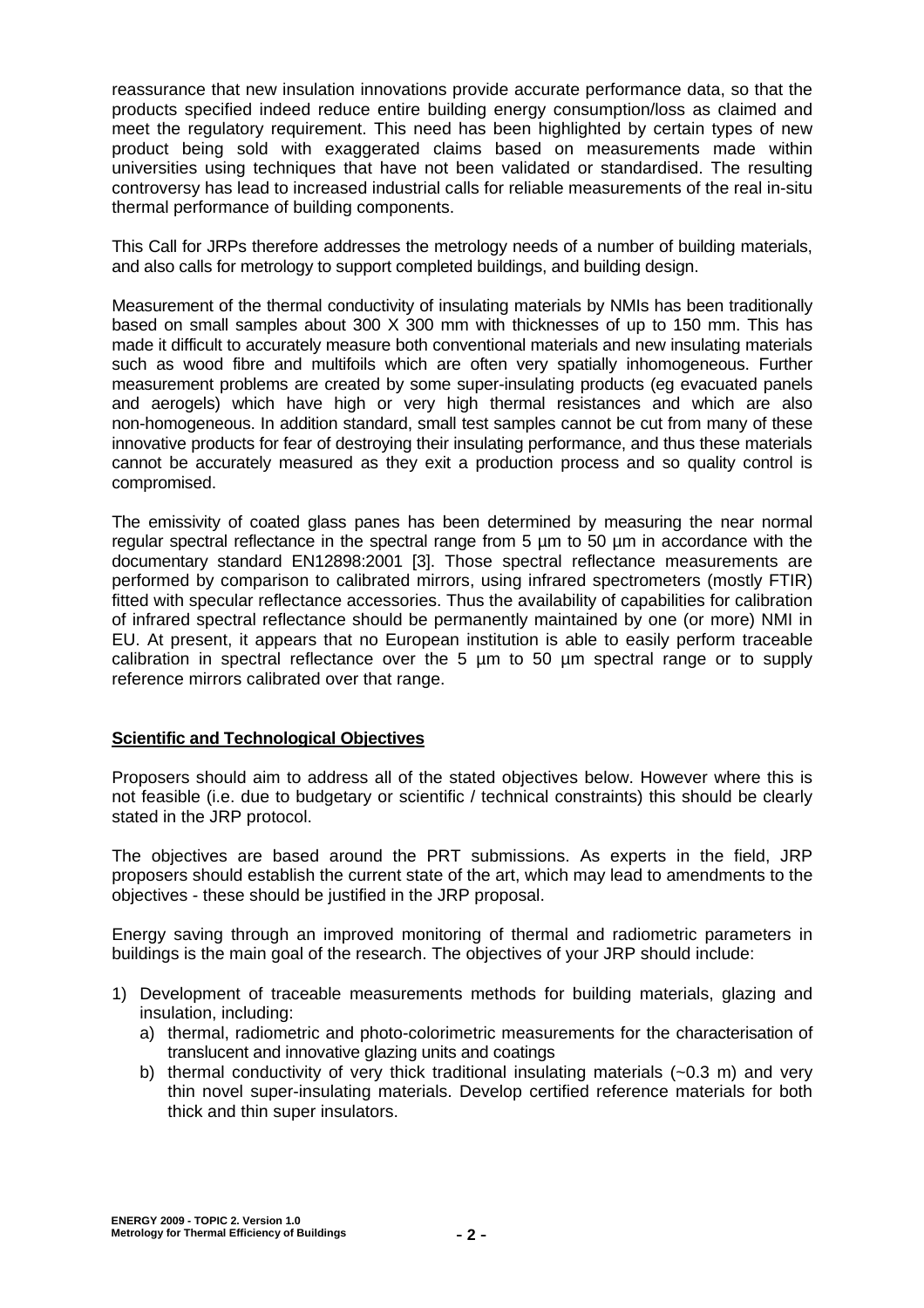- 2) Development of traceable in-situ measurement methods of thermal properties, performance and behaviour of buildings and building structures and components under consideration of
	- a) application of pseudo realistic environmental conditions
	- b) real (outdoor) environmental conditions
	- c) application of traceable thermal imaging
	- d) In-situ sensor networks and their remote/ self-calibration.

### **Potential Impact**

Proposals must demonstrate adequate and appropriate participation/links to the "end user" community. This may be through the inclusion of unfunded JRP partners or collaborators, or by including links to industrial/policy advisory committees, standards committees or other bodies. Evidence of support from the "end user" community (eg letters of support) is encouraged.

Where a European Directive is referenced in the proposal, the relevant paragraphs of the Directive identifying the need for the project should be quoted and referenced. It is not sufficient to quote the entire Directive per se as the rationale for the metrology need. Proposals must also clearly link the identified need in the Directive with the expected outputs from the project.

In your JRP submission please detail the impact that your proposed JRP will have on the following Directives of the European Commission:

"The Energy Performance Of Buildings Directive" [1] and

"The Construction Products Directive" [4]

You should also detail other Impacts of your proposed JRP as detailed in the document "Guidance for writing a JRP"

In response to the need for standardised measurement techniques, CEN (through Technical Committee 89 - Thermal Performance of Buildings and Building Components [5]) have recently decided to create a new expert working group for in-situ testing methods. This working group will only be able to have an impact if new measurement expertise, techniques and facilities can quickly be developed.

You should detail how your JRP results are going to:

- Feed into the development of urgent standards through CEN and other appropriate standards
- Transfer knowledge to the construction sector, including materials suppliers.
- Feed into the proposed JTI (Joint Technology Initiative) "Energy Efficient Buildings in Europe" [6]

#### **Additional information**

The references were provided by PRT submitters; proposers should therefore establish the relevance of any references.

[1] Council Directive 2002/91/EC of the European Parliament and of the Council of 16 December 2002 on The Energy Performance Of Buildings http://eurlex.europa.eu/smartapi/cgi/sga\_doc?smartapi!celexplus!prod!DocNumber&lg=en&typ e\_doc=Directive&an\_doc=2002&nu\_doc=91